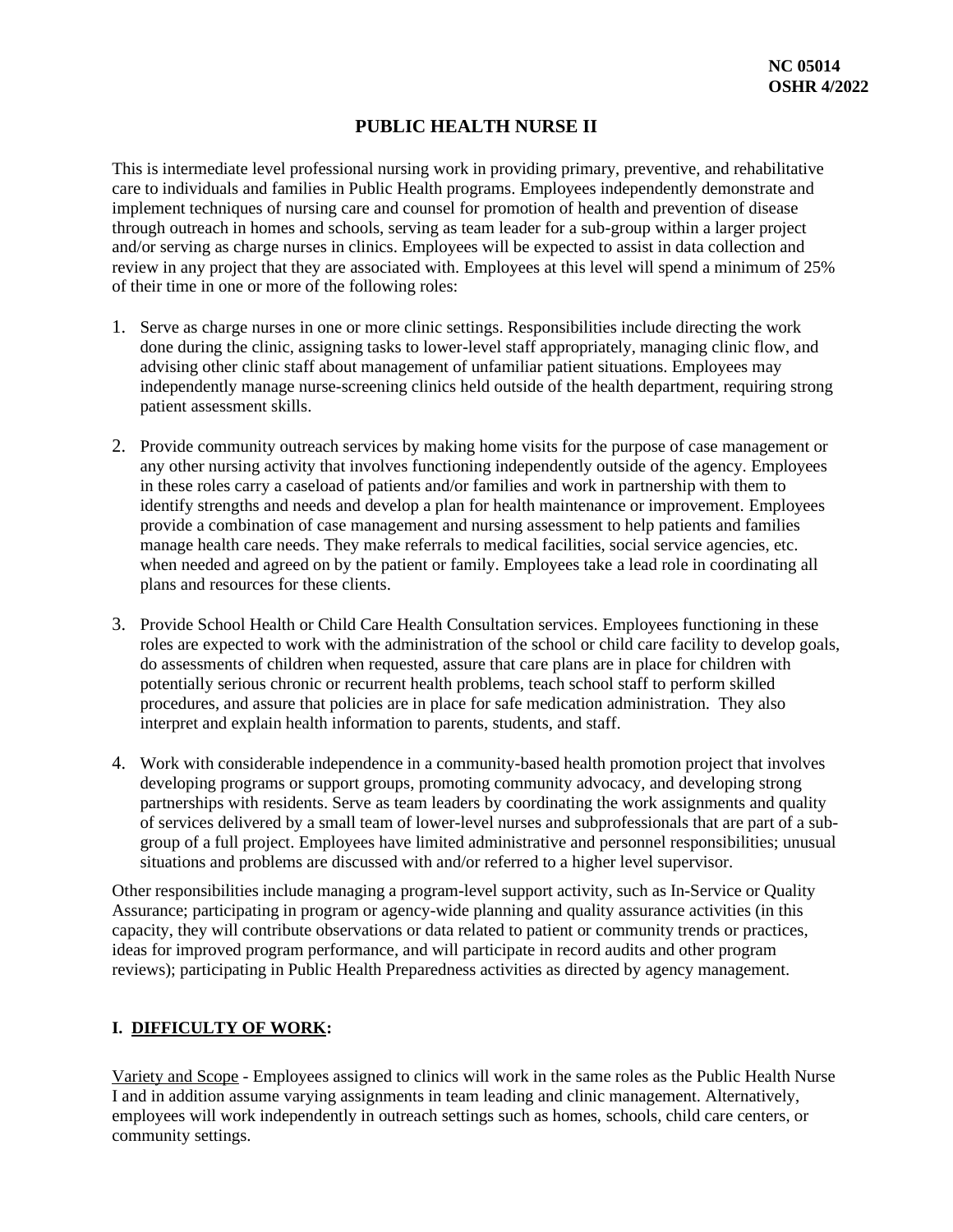Intricacy - Work involves developing patient care plans with assigned clients. In clinic settings, the employee functions as a charge nurse and will be responsible for planning and reviewing the work of other nurses. This requires more independent judgment and application of professional knowledge, skills, and abilities than the Public Health Nurse I. Nurses in other outreach settings often review and assess complex or potentially complex conditions, taking into account both the physical aspects of the issue and the impact of other factors such as patient or family strengths and resources, income, culture, and family dynamics in order to help families develop and implement a usable plan of care.

Subject Matter Complexity - Work requires a strong understanding of public health concepts, nursing theory and practice.

Guidelines - The North Carolina Nurse Practice Act, public health nursing standards, clinic protocols, agency work standards and program protocols. Work requires more independent judgment in applying the professional standards and guidelines.

### **II. RESPONSIBILITY:**

Nature of Instructions - Daily and weekly work is usually self-planned and coordinated with the team. Agency goals and patient care goals are understood. Employees will frequently have to make short-range plans and changes to meet client and program needs.

Nature of Review - Work is reviewed periodically for adherence to established public health nursing standards by a nurse supervisor through review of written reports and oral conferences. Employees refer less to the supervisor than the Public Health Nurse I and make more independent clinical and program decisions.

Scope of Decisions - Employees' work and decision-making have a substantial direct effect on the client population served.

Consequence of Decisions - Employees' work and decision-making could have a substantial impact on the client population served, especially since this nurse is overseeing (when serving as clinic charge nurse) the work of others and may be the only health professional to come in contact with clients in the field when providing advanced nursing services.

#### **III. INTERPERSONAL COMMUNICATIONS:**

Scope of Contacts - Employees have contact with a patient population in an assigned area which might not be familiar with public health standards and programs. Communication with patients must demonstrate sensitivity to the person's culture, economic challenges, and other vulnerabilities, and must also recognize each patient's strengths and abilities.

Nature and Purpose - Work requires that employees work in cooperation with the patient, patient's family (particularly in homes, schools, and other community settings) and other clinic staff to assess the patient's health status and needs and assist in providing the services needed in order to maintain or improve their health. Patient education and counseling are important components of this service delivery. The employee must also be aware of health trends and practices that are pertinent to the population of patients served.

# **IV. OTHER WORK DEMANDS:**

Hazard - Employees will have periodic exposure to hazards in the field (driving, rural or inner-city settings, inclement weather, clients) and to a lesser degree in clinic settings. They might be exposed to bloodborne pathogens, infectious diseases, or angry or disruptive patients.